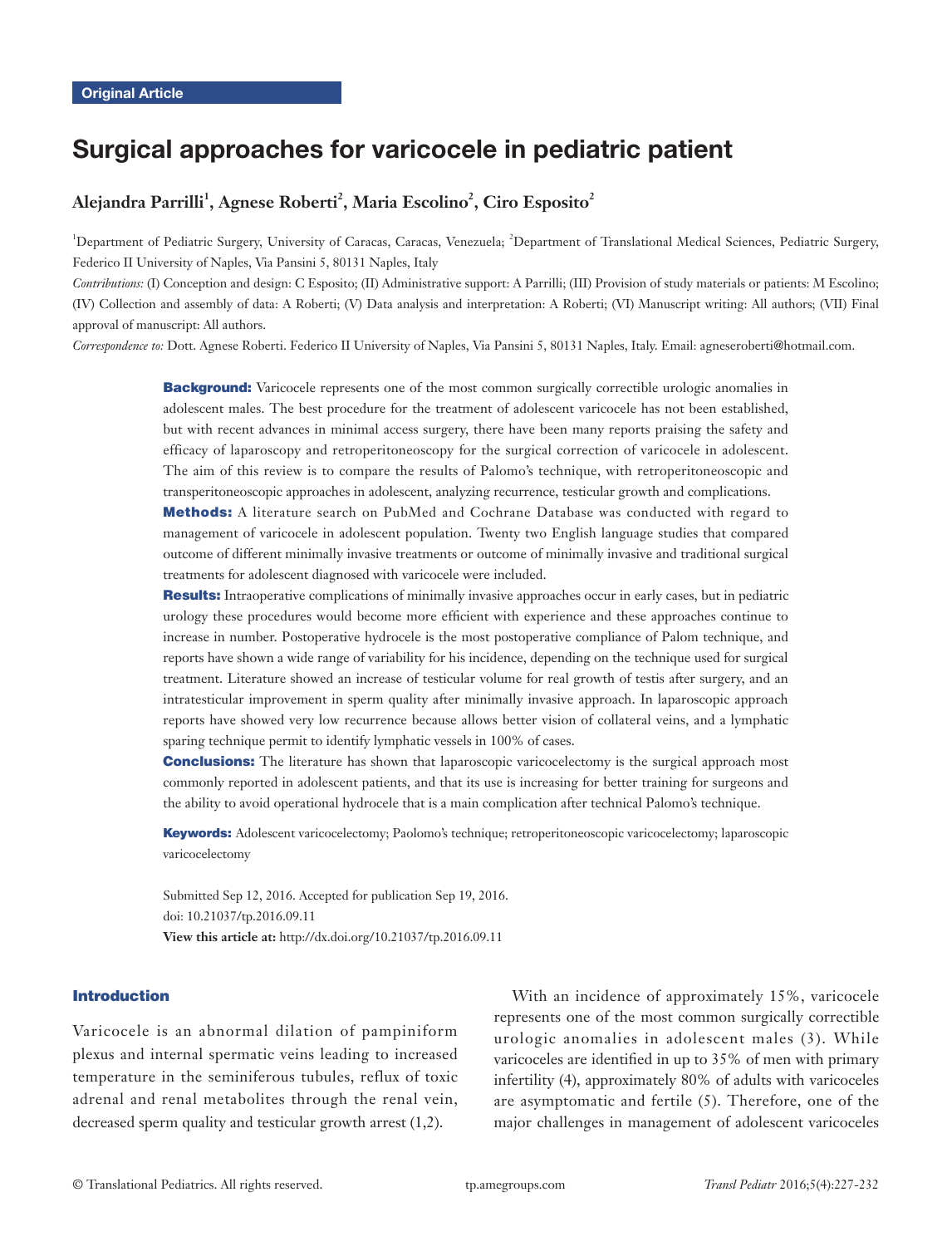is determining which patients would benefit most from varicocelectomy and at what age (5). While the indications for surgical intervention in these patients are controversial, many experts advocate varicocele repair in patients with a persistent testicular size discrepancy of greater than 20%, abnormal semen analysis if obtainable, and pain attributable to the varicocele (5).

The ideal surgical approach for adolescent varicocelectomy represents another area of debate. The cornerstone of varicocele treatment is to block the reflux in the internal spermatic vein while preserving the internal spermatic artery, lymphatics and vas deferens. Over the past 50 years, many reports showed an increase in number and motility of sperm in patients with varicocele after surgery (6). Therefore this was an important incentive in improving surgical techniques to find an effective method able to reverse testicular damage.

Currently, the best procedure for the treatment of adolescent varicocele has not been established, but multiple methods exist for the treatment of varicocele, that include an open or laparoscopic abdominal (Palomo) approach, with high ligation of spermatic vascular structures; alternatively, inguinal (Ivanissevich) and subinguinal approaches may be utilized, with or without the use of microsurgical techniques (3,5).

While the subinguinal microsurgical approach appears to have become the gold standard for varicocele ligation in adult males with infertility due to lower postoperative recurrence and complication rates compared to other techniques (4), this approach has not been widely adopted in the adolescent population. With recent advances in minimal access surgery, there have been many reports praising the safety and efficacy of laparoscopy and retroperitoneoscopy for the surgical correction of varicocele in adolescent (7-9).

The aim of this review is to compare the results of Palomo's technique, with retroperitoneoscopic and transperitoneoscopic approaches in adolescent, analyzing recurrence, testicular growth and complications.

#### Methods

A literature search on PubMed and Cochrane Database was conducted with regard to management of varicocele in adolescent population.

The following key words were used: "adolescent varicocele", "surgical treatment of varicocele", "laparoscopic Palomo", "retroperitoneoscopic Palomo".

Twenty two English language studies published in the last years were considered in our study.

Randomized controlled trials comparing outcome of

different minimally invasive treatments or comparing outcome of minimally invasive and traditional surgical treatments for adolescent diagnosed with varicocele are included.

Exclusion criteria were about articles that reported outcomes in adulthood, and about studies published before 1990. In particular we have analyzed randomized controlled trial, review article and case series about this pathology.

## *Surgical technique*

#### **Transperitoneoscopic approach**

The patient is placed supine on the operating table, and generally a urinary catheter is introduced, which is removed at the end of the procedure. The surgeon stood on the patient's right side and the assistant opposite the surgeon. Each port side is first infiltrated with bupivacaine 0.25%. First a 10 mm primary port, for 0° operative telscope, is placed at the umbilicus, under direct vision. The peritoneum cavity is insufflated with CO<sub>2</sub> until the intra-abdominal pressure is 10–12 mmHg. Two further 5 mm ports are introduced, in the left iliac fossa and the sovrapubic side. Tilting of the table in Trendelenburg and to the right promoted exposure of left-sided varicocele. The internal inguinal ring is identified. Using dissecting shears the peritoneum is incised over testicular vessels a few centimeters above the internal ring. The spermatic vessels are elevated from the posterior pelvic wall, coagulated with bipolar electrocautery and then divided (*Figure 1*).

## **Retroperitoneoscopic approach**

The patient is positioned in a right lateral decubitus position, with a sand bag underneath the lumbar region and a bend in the table at the same level in order to widen the space between the 12th rib and the iliac crest. The surgeon stood behind the patient and the monitor was in front. A 10 mm transverse incision is made between the 12th rib and the iliac crest, after local injection of bupivacaine 0.25%. A muscle-splitting dissection is used to gain access into the retroperitoneal space and a ballooned 10-mm trocar is introduced into the retroperitoneal space under visual control. Carbon dioxide pneumoretroperitoneum is induced to a pressure of 15 mmHg. A 10-mm, 0° operative telescope is used. The working space, already created by the gas, is progressively enlarged by moving the tip of the telescope, used as a palpator to free retroperitoneal fibrous tissues, behind the kidney. The spermatic vessels are identified after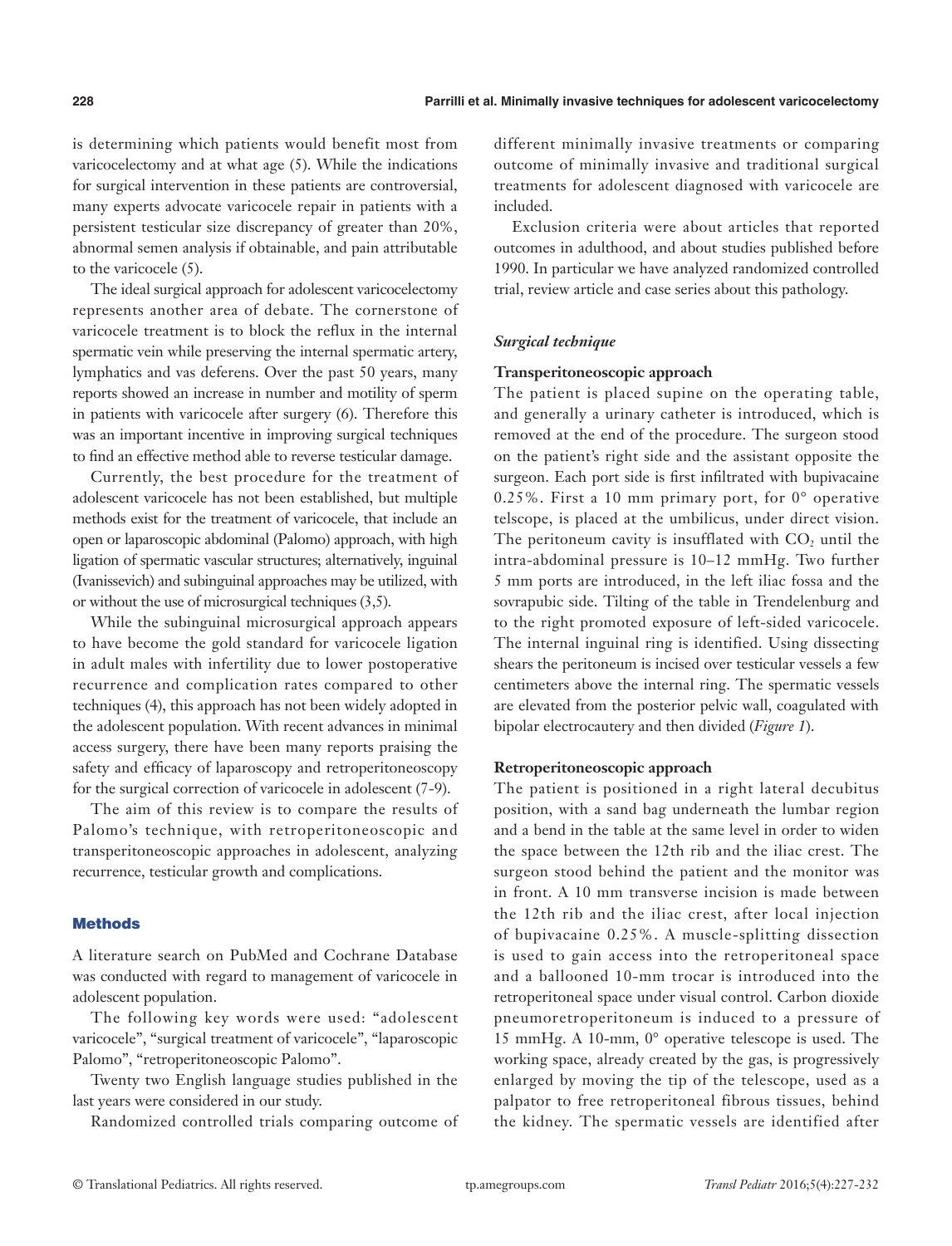

**Figure 1** View of transperitoneal approach: the spermatic vessels are elevated from the posterior.



**Figure 2** View of retroperitoneal approach: the testicular vessels are dissected, coagulated with bipolar electrocautery and then divided.

visualization of the ureter and psoas muscle. Manual traction of testicle may help to identify them. The testicular vessels are dissected, coagulated with bipolar electrocautery and then divided (*Figure 2*).

#### **Results**

In 1992 Hagood *et al.* reported that the laparoscopic camera during a varicolectomies provided a microscopic view, the arteries were easily observed, and the internal spermatic veins were not difficult to clip and divide, and that postoperatively overall patients had less pain than other procedures (10). Donovan and Winfield had a similar experience with laparoscopic varicocelectomies and, in addition, they reported improvement in the postoperative semen parameters (11).

About intraoperative complications after laparoscopic Palomo techique Ralph *et al.* reported a vasal injury

that required a vasovasostomy and Jarow *et al.* reported a genitofemoral nerve injury (12,13). Despite these complications of the early cases, Peters reviewed the status of laparoscopy in pediatric urology and predicted that these procedures would become more efficient with experience and they would continue to increase in number (14).

About postoperative complications Esposito *et al.* reported 19 complications among 211 children (9.0%) which included 14 hydroceles, 3 with scrotal emphysema, 2 with umbilical granulomas, and 5 with recurrences (15).

Reports have shown a wide range of variability for incidence of postoperative hydrocele for different techniques from 1% to 40.4% (16-20).

The hydrocele occurred because of no sparing of lymphatic vessels and probably closure of veins and arteries involves closure of many lymphatics. In retroperitoneoscopic approach recurrence of hydrocele reported for this technique varies from 2.2% to 25%, while the results of laparoscopic approach showed very low recurrence because allows better vision of collateral veins (21).

About the ways to avoid hydroceles Oswald *et al.* (22) introduced the idea of preoperative dye injections into the subdartos space before Palomo procedures in adolescents. They injected 2 mL of isosulfan blue, and the lymphatics were clearly stained in 24 of 28 patients. There were no hydroceles or recurrences among those who were stained successfully. Methylene blue was avoided because this dye may cause local tissue reactions. Ishibashi *et al.* (23) used Indigo carmine because there has been extensive experience with this dye in cases of lymphatic mapping and sentinel node identification in cases of breast cancer. If 1–2 lymphatic channels were preserved during a varicocelectomy, there were no postoperative hydroceles.

In 2014 Esposito *et al.* have described a technical standardization of laparoscopic lymphatic sparing varicocelectomy in children using isosulfan blue with an intra-dartos/intratesticular injection that have showed to be significantly better than the previously described intradartos injection (*Figure 3*), permitting to identify lymphatic vessels in 100% of cases in our series, without evidence of allergy to isosulfan blue (24).

Recent papers have justified the increase of testicular volume for intratesticular interstitial edema, but other follow-up reveal this is because of a real growth of testis that improves with time (25,26). Many cases in the literature showed improvement in sperm quality after varicocelectomy; however, the data are few because spermiogram analysis cannot be obtained at pediatric age (27).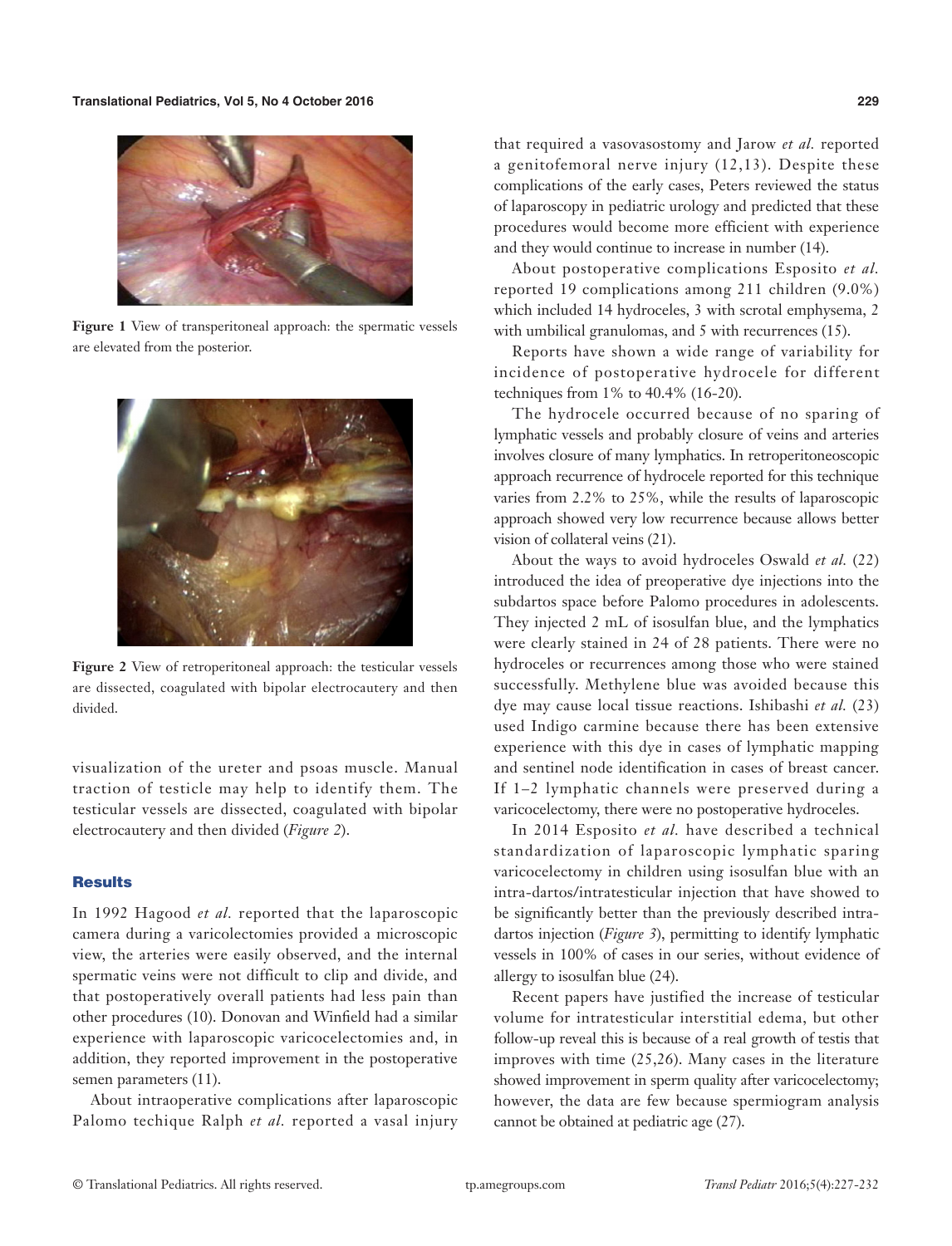

**Figure 3** Residual lymphatics are clearly visible after isosulfan blue scrotal injection.

Mancini *et al.* in 2014 have also to analyzed the volume of testis and the quality of semen in patients treated with both minimally invasive approaches (transperitoneal approach and retroperitoneoscopy approach) (21). They have showed that all patients showed a progressive increase in volume of left testis until this reached equal size to the right testis. This is very important because it showed the excellent catch-up growth of affected testes after removal of the deleterious effect of varicocele.

Sautter *et al.* reported a prospective randomized comparison of laparoscopy versus antegrade sclerotherapy, and they raised the question of costs. The disposables were 316 euros for the laparoscopic procedures which were twice as high as the 160 euros for sclerotherapy, but Friedersdorff *et al.* recently reported laparoendoscopic single-site varicocelectomies with reusable components. The costs were lower with these procedures, and the outcomes were similar to conventional laparoscopies (28,29).

Borruto *et al.* presented a review of the literature and a meta‑analysis that compared laparoscopic versus open varicocelectomy in children and adolescents. They retained 11 studies for statistical analysis. Overall, they concluded that there were no differences between the procedures for recurrence and postoperative hydrocele rates. However, among the laparoscopic group, the recurrences were higher for patients who had artery ligation, but the rate of hydrocele formation was less among patients who had dye injections before their procedures. The authors concluded that with specific planning, the results of laparoscopic surgery are comparable to other surgical procedures, but the laparoscopic approach has the advantage to simultaneously treat bilateral varicoceles (8).

Another recent survey of pediatric urologists found

that the most common surgical approach to adolescent varicocelectomy was laparoscopic (38%), for better view and easier training (30).

## **Discussion**

Laparoscopies were first used for the diagnosis of intraabdominal pathology but, over time, most hospital had laparoscopic instruments that were used for a variety of procedures, like laparoscopic varicocelectomy that was introduced in Spain in 1988 and produced a new minimally invasive surgical approach by Palomo's technique for treatment of varicocele (31).

In 1996, Gaur proposed retroperitoneoscopic surgery in adults, and in 1999 Valla introduced retroperitoneoscopic surgery to a pediatric population  $(32,33)$ .

The anesthetic risk is similar in both approaches, while the difference between the two w minimally invasive methods is significant; whereas transperitoneal laparoscopy offers a large operative space through three incisions that improves the surgical time and magnifies the vision of abdominal cavity, retroperitoneoscopy decreases the injury to the abdominal wall because of one incision that allows physiological access to the spermatic vessels, does not use bladder catheterization and does not cause postoperative ileus, but it requires more surgical experience for a smaller operative space (34). The most commonly reported complications for any varicocelectomy technique include varicocele recurrence and hydrocele formation, and it occurred because of no sparing of lymphatic vessels and closure of veins and arteries involves closure of many lymphatics, and in retroperitoneoscopic approach, where the surgeon make a virtual space in which  $CO<sub>2</sub>$  is introduced and so the operating area is very limited, it may happen most probably the closure of lymphatic ducts. With a standardization of laparoscopic lymphatic sparing technique during varicocelectomy using an intra-dartos/ intratesticular injection it was showed that can be simple to identify lymphatic vessels in 100% of cases, and to avoid the occurrence of postoperative hydrocele.

Actually, the ideal surgical technique for adolescent varicocelectomy remains controversial and is usually dependent on surgeon preference. While a subinguinal microsurgical approach has become the gold standard for varicocele ligation in adult males with infertility, a microsurgical approach was reported in only 2% of children and adolescent patients.

Several concerns have been raised regarding the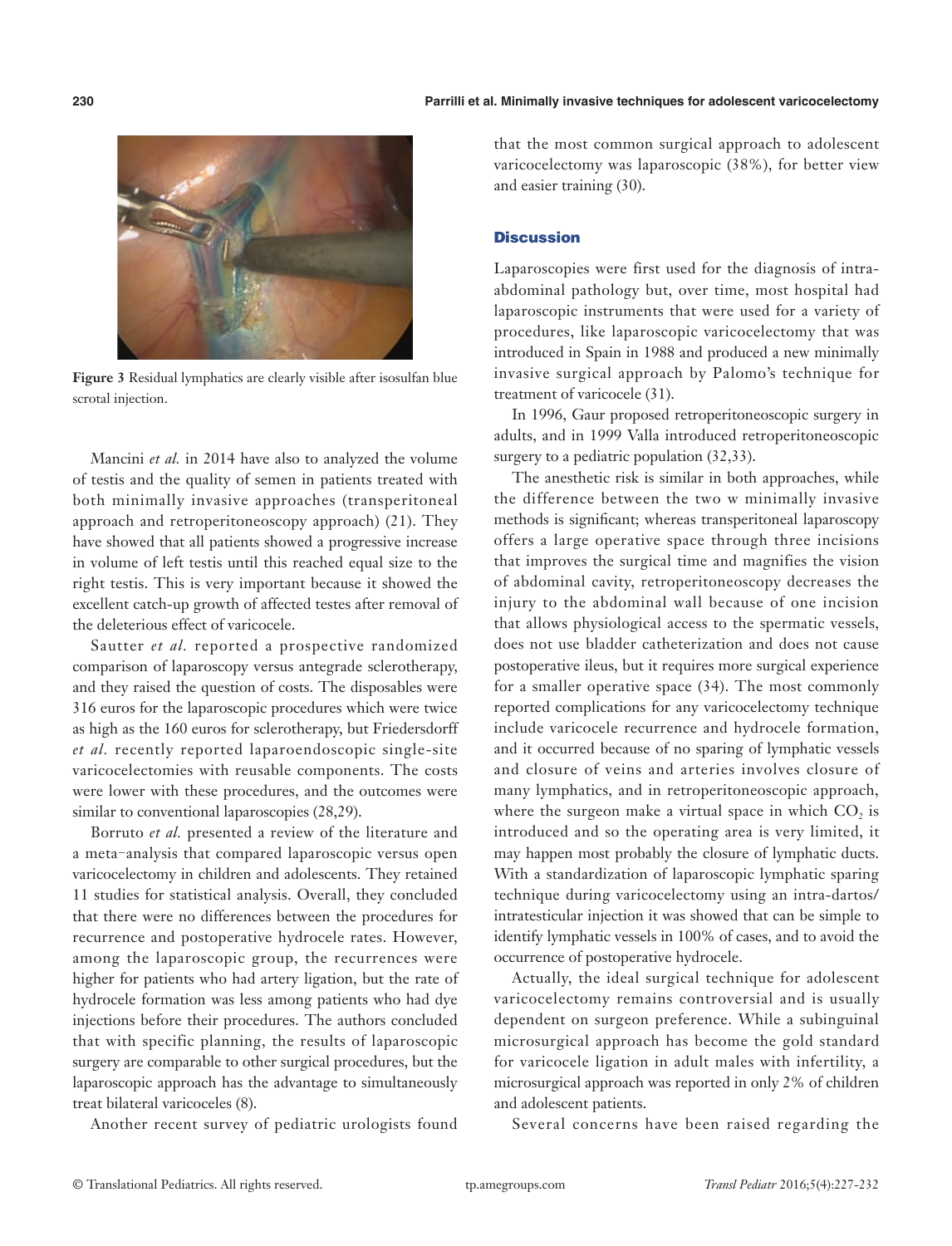#### **Translational Pediatrics, Vol 5, No 4 October 2016 231**

application of subinguinal microsurgical varicocelectomy to pediatric patients. Inexperience or lack of familiarity with the microscopic technique is perhaps the most significant obstacle to more widespread adoption of this approach among pediatric urologists (35,36).

Furthermore, complex entanglement of smaller vasculature in pediatric patients is another potential challenge. While testicular atrophy has not been reported after spermatic vein ligation above the internal ring, this rare complication has been associated with inguinal and subinguinal approaches (37).

In a recent survey of 131 pediatric urologists, Pastuszak *et al.* in 2014 reported that the preferred surgical approaches were laparoscopic (38%), subinguinal microsurgical (28%), inguinal (14%), and open Palomo (13%). The authors note that management of pediatric varicocele appears to have remained stable over the past decade, with a shift toward increasing use of a laparoscopic technique (30).

## **Conclusions**

Literature have showed that laparoscopic varicocelectomy is the most commonly reported surgical approach in adolescent patients, it gained traction, as pediatric urologists have become increasingly facile with laparoscopic techniques, and that the distribution of surgical approaches appeared to have remained relatively stable from 2003 to 2014 (30,36,37).

The reasons for this discrepancy with the other techniques are that it offers a great view of the intracorporeal space; in fact for the surgeons the arteries were easily observed, and the internal spermatic veins were not difficult to clip and divide. It is a minimally invasive technique and then it provides a good postoperative course, with less pain and hospitalization, and it permit to avoid post operative hydrocele that is a principal compliance after Palomo technique.

#### Acknowledgements

None.

## Footnote

*Conflicts of Interest:* The authors have no conflicts of interest to declare.

*Ethical Statement:* The study was approved by the institutional ethics committee of 236/2016.

#### **References**

- 1. Dubin L, Amelar RD. Etiologic factors in 1294 consecutive cases of male infertility. Fertil Steril 1971;22:469-74.
- 2. Hopps CV, Goldstein M. Varicocele: unified theory of pathophysiology and treatment. AUA Update Series 2004;23:90-5.
- 3. Diamond DA. Adolescent varicocele. Curr Opin Urol 2007;17:263-7.
- 4. Mehta A, Goldstein M. Microsurgical varicocelectomy: a review. Asian J Androl 2013;15:56-60.
- 5. Diamond DA, Gargollo PC, Caldamone AA. Current management principles for adolescent varicocele. Fertil Steril 2011;96:1294-8.
- 6. Thomas JC, Elder JS. Testicular growth arrest and adolescent varicocele: does varicocele size make a difference? J Urol 2002;168:1689-91; discussion 1691.
- 7. Esposito C, Monguzzi GL, Gonzalez-Sabin MA, et al. Laparoscopic treatment of pediatric varicocele: a multicenter study of the italian society of video surgery in infancy. J Urol 2000;163:1944-6.
- 8. Borruto FA, Impellizzeri P, Antonuccio P, et al. Laparoscopic vs open varicocelectomy in children and adolescents: review of the recent literature and metaanalysis. J Pediatr Surg 2010;45:2464-9.
- 9. Esposito C. Transumbilical open laparoscopy: a simple method of avoiding complications in pediatric surgery Pediatr Surg Int 1997;12:226-7.
- 10. Hagood PG, Mehan DJ, Worischeck JH, et al. Laparoscopic varicocelectomy: preliminary report of a new technique. J Urol 1992;147:73-6.
- 11. Donovan JF, Winfield HN. Laparoscopic varix ligation. J Urol 1992;147:77-81.
- 12. Ralph DJ, Timoney AG, Parker C, et al. Laparoscopic varicocele ligation. Br J Urol 1993;72:230-3.
- 13. Jarow JP, Assimos DG, Pittaway DE. Effectiveness of laparoscopic varicocelectomy. Urology 1993;42:544-7.
- 14. Peters CA. Laparoscopy in pediatric urology. Urology 1993;41:33-7.
- 15. Esposito C, Valla JS, Najmaldin A, et al. Incidence and management of hydrocele following varicocele surgery in children. J Urol 2004;171:1271-3.
- 16. Misseri R, Gershbein AB, Horowitz M, et al. The adolescent varicocele. II: the incidence of hydrocele and delayed recurrent varicocele after varicocelectomy in a long-term follow-up. BJU Int 2001;87:494-8.
- 17. Szabo R, Kessler R. Hydrocele following internal spermatic vein ligation: a retrospective study and review of